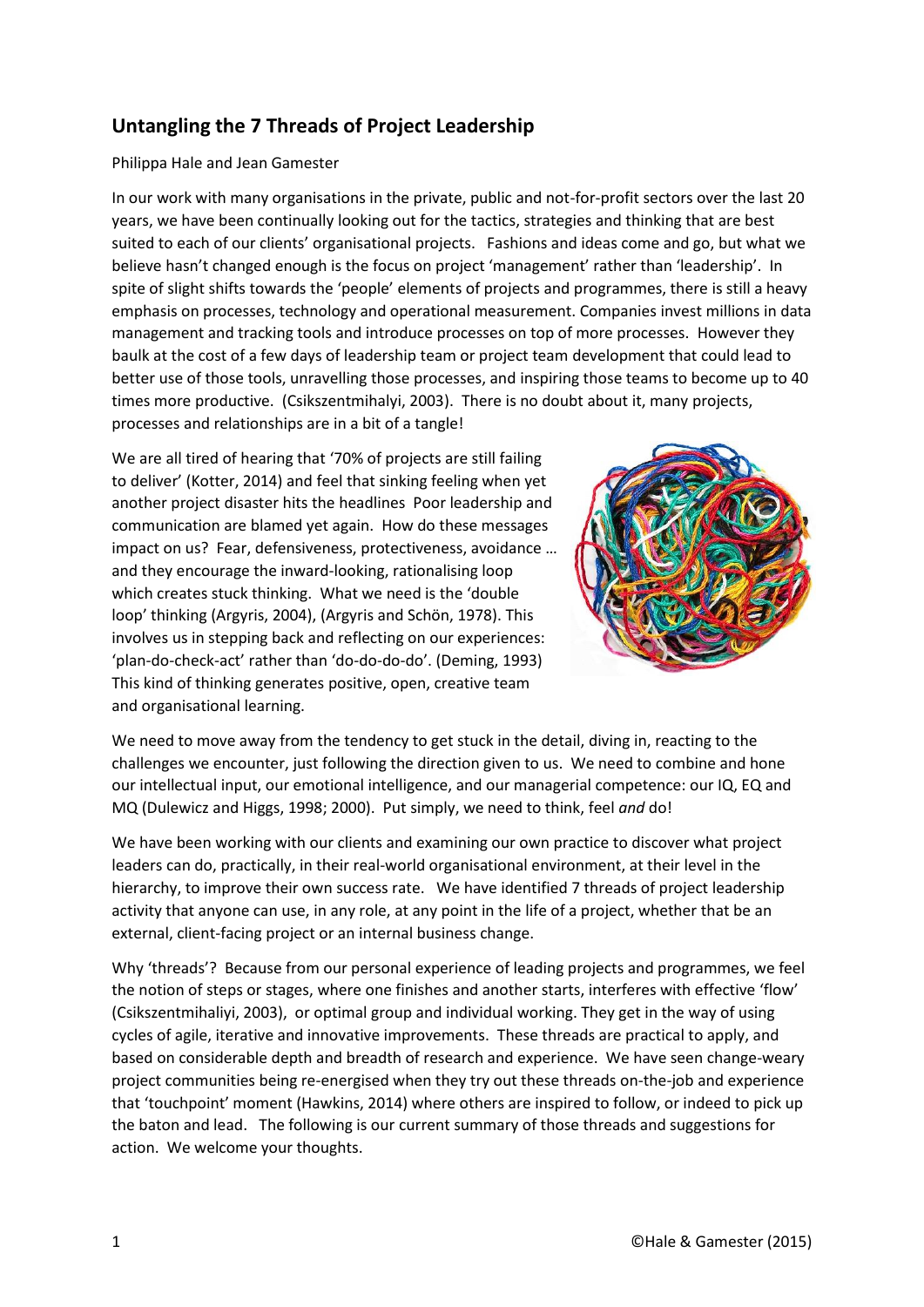### **Thread 1 – Spotting and validating needs and opportunities**

This first thread of activity involves observing and evaluating what is happening now with an open mind, and showing others how to spot and avoid 'habit blindness' and group think. All projects, product development or change initiatives begin with someone being curious, properly listening to the stories out there: the coffee machine chats, not just filtered information that reaches the board room, imagining the future, stepping back and noticing where different parts of the organisational system need work, either inside the organisation, with customers or competitors. That same careful observation, listening, creativity and ideas generation needs to be sustained throughout, often combining gut feel with hard facts.

**Suggestions:** Passionate about an idea? Get a 'reality check' with others. If you are unsure, get more information, from close colleagues, then from people with different perspectives, including people you may see as 'part of the problem', and listen to the multiple perspectives on costs/benefits/risks/timing …, don't just defend your ideas.

Make time to keep talking through: Is this still working? Are we 'head-down-delivering' or adapting to our environment? What else could we do? Could we save our organisation/team's precious resources, effort and time by stopping, refocusing or re-prioritising any part of our work?

### **Thread 2 – Making the pitch**

This thread involves presenting ideas and making them sound clear, practical and compelling, to influence/get the support of a wide variety of audiences. An idea is pitched to senior management or shareholders to get funding and approval. A project is pitched to new team members, partners, customers and suppliers, all with different opinions, needs, motivations and levels of understanding. Organisational changes triggered by the project are pitched to the people not actively involved but personally affected, through changes to their roles, relationships, processes or even job security.

**Suggestions:** Ensure all your written and spoken pitches are in your audience's language, to have the right emotional resonance and credibility. You will need to know your audience well. Real conversations and on-going dialogue are needed, with groups and with individuals, not just a list of 'communications' to send out at specified times.

You may need to repeat information many times. People are busy, miss meetings and emails, or just don't have your level of technical knowledge and experience. You will need to explain changes, progress and decisions made, in your audiences' language, to manage expectations and perceptions.

Next time you prepare an important message, stand in your audience's shoes. Think what's in it for them? How will your message land? What do you want them to think, feel and do? What jargon and technical elements do/don't they need to understand? You may need to 'reframe' – show people a different angle they hadn't thought of which answers their questions or reduces concerns. A few extra minutes planning a message can significantly increase engagement and collaboration, reduce delays and improve decision making.

#### **Thread 3 – Getting the show on the road**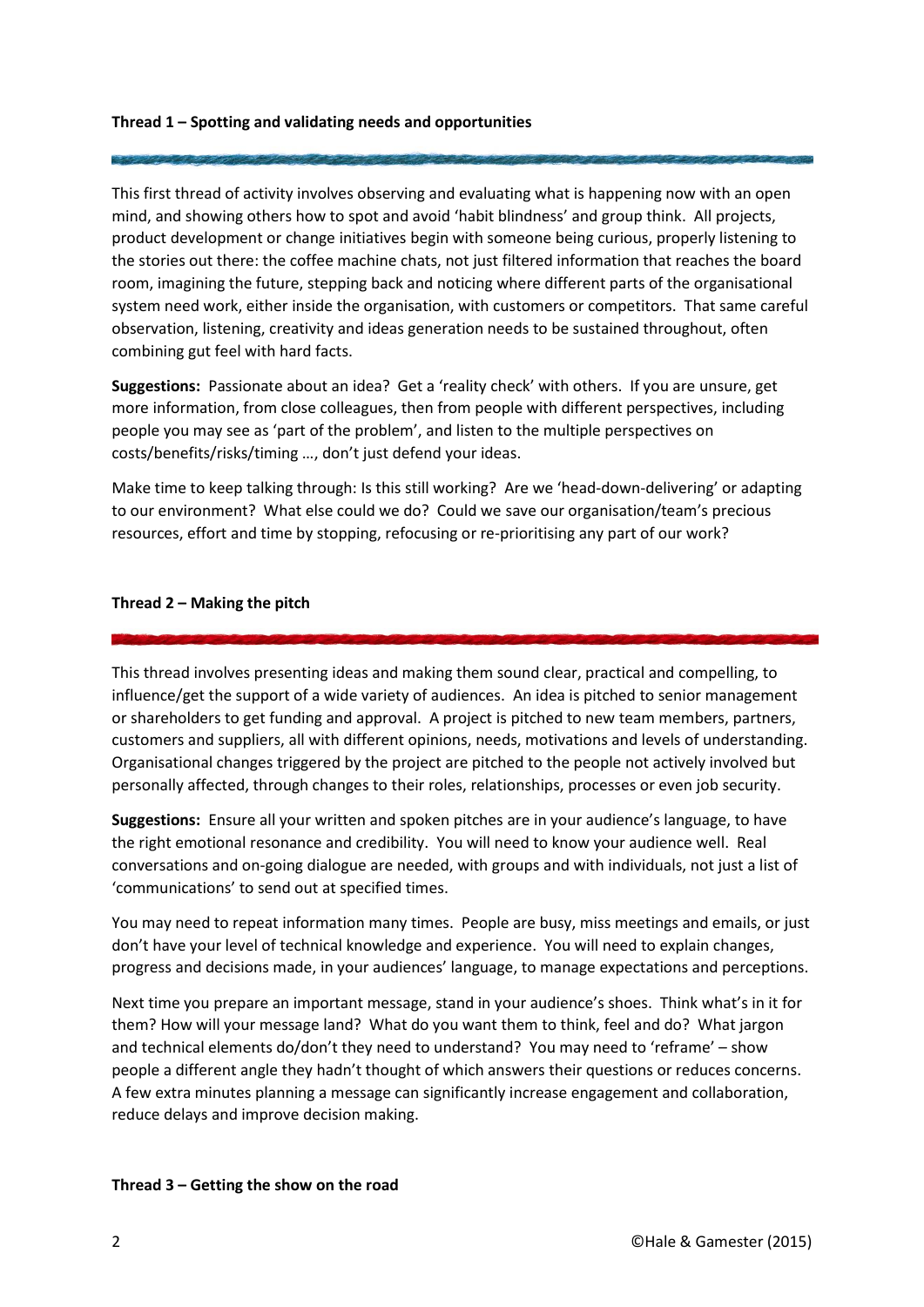This is the thread for thinking ahead, anticipating, practical planning and aligning activities ENOUGH. Not 'in at the deep end' and not 'analysis paralysis', the sweet spot in between, which needs time (more than it is usually given) and multiple inputs. "Never plan alone" is our project leadership motto, at all stages.

**Suggestions:** Create a culture of keeping one step ahead right from the start. Make all your planning activities creative and engaging – for example, a well-planned Kick-off workshop, including high energy brainstorming and knowledge exchange activities. Involve others (Confucius, 551-479 BC) with diverse specialist knowledge to open up 'black boxes', increase transparency and share enough knowledge. This builds respect and trust, improves estimating, sequencing, highlights interdependencies, helps with workload management and makes the road ahead clear to all.

Find out who needs what information on progress, why, when, in what format so you can manage expectations and agree who will be consulted or informed over changes. Ensure everyone knows the checkpoints that will show progress and if there is something that can't *not* be done, then just do it (being sure to tell/involve the necessary people!).

Put a simple graphical image of your plan (1 A4 page in a font size you can read) on a real or virtual whiteboard so all can see, and a dashboard to highlight main achievements, risks and opportunities, goals and deliverables. And highlight the updates together, so it is a living, evolving picture of the project that is 'owned' by everyone.

#### **Thread 4 – Building the team**

For this thread we focus on creating and sustaining a bond between people who may not have worked together before, who come from different backgrounds, functions, levels in the hierarchy, even different commercial entities. Disconnected and dysfunctional teams are an enormous drain on organisational resources, the team's reputation and therefore its ability to influence. It leads to, among other things, poor decision making, duplication of effort and unproductive conflict. The good news is that carefully chosen words and well timed actions from the project leader can create the foundations of a high-performing team and show the team how to sustain this team culture.

**Suggestions:** Building relationships of trust and respect and sustaining the team's energy (Bruch and Vogel, 2011) requires, focused effort. It doesn't happen by itself. Especially when working remotely, a simple word or action misunderstood and not clarified at the early stages of a project can be the thin end of the wedge that creates 'us and them'. If you notice this happening, act quickly. If the team meets or talks regularly, the stakes of raising issues aren't too high.

Explicitly make successful and enjoyable team and cross-team working the common goal AND everyone's responsibility. Peter Hawkins' '5 disciplines of high-performing teams' (2014) is a practical springboard for discussion. If this direct approach to discussing team relationships and team dynamics is culturally a stretch for some members of your team, approach the conversations sensitively. Show the team the evidence and benefits achieved. Add an item to your team meeting agenda: 'What's working well (evidence) and what needs work in our team working?' Demonstrate constructive discussion. Discuss sensitive issues 1:1.

## **Thread 5 – Getting engaged across the organisation**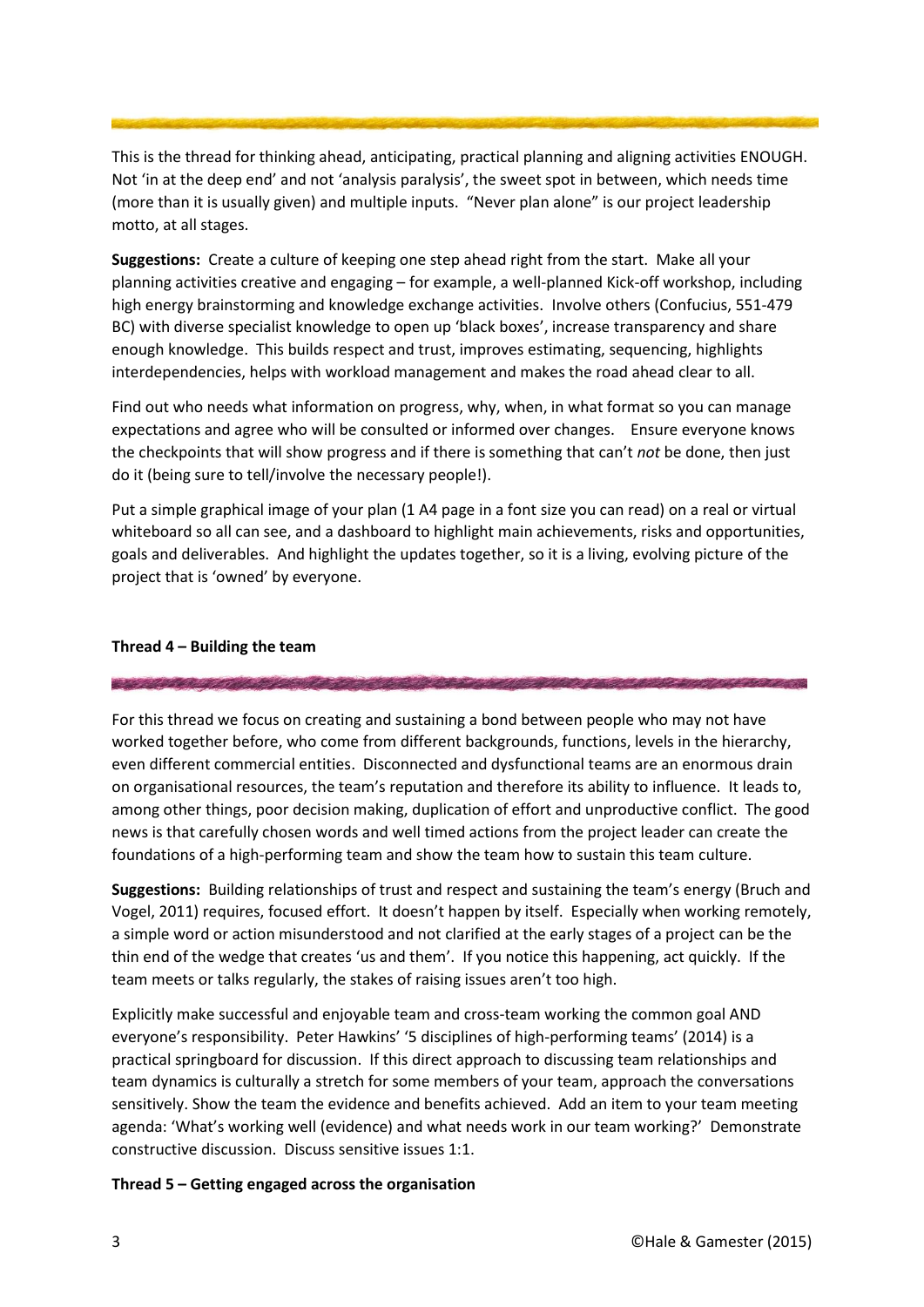This is where we monitor and support the wider impact of our project or change initiative on the complex organisation or environment around it. We need to navigate the politics, look for ways to mitigate or reduce disruption and spot and work through resistance to change, rather than being too internally and technically focused.

Even small changes to the organisation's processes need to do be done *with* our colleagues and customers, not *to* them. It is a myth that everyone resists change. What people don't like is the unknown, the ambiguous, the arrogant or aggressive. No-one is obliged to collaborate so we need to understand what would make them want to, (Goffee and Jones, 2006), which means understanding and the strongest human motivators at work: 1) enjoying a sense of safety and belonging, 2) seeing we are making an effective contribution and 3) feeling appreciated/recognised.

**Suggestions:** Find ways to involve people in ways that genuinely meet these universal needs. You can't reach everyone so build a strong network of local, reliable advocates. They need to know each specialist community affected by the project, be willing and able to involve them and give support.

Are your stakeholder needs being met? Could they help you succeed if you worked more closely with them? Consider who could act as advocates and get them on board. Create a 'stakeholder relationship map' to better understand who you need to engage with, and work out a plan to build and optimise those relationships.





This thread focuses on action, personal resilience and emotional intelligence (Goleman, 1999): what we and others think, feel and do as the project progresses. Skilful use of different leadership styles and roles in different situations is key (Dulewicz & Higgs 2003): when to push for action and when to open up the debate; when to set the pace yourself and when to coach others to lead; when to focus on the task or relationships to get the job done.

**Suggestions**: We need to look after ourselves, manage stress levels and workload, as well as being there for others. Authentic leadership (Goffee and Jones, 2006) is all about making sure we are able to be 'mindful' or present in the moment. We need to understand what is reasonable pressure – which can be very energising and bring out the best in us and our teams - and what is actually overload.

Under stress we can get tunnel vision which affects our judgement, relationships and decision making, even our health. Keep taking the pulse: yours, the teams' and the organisation around you.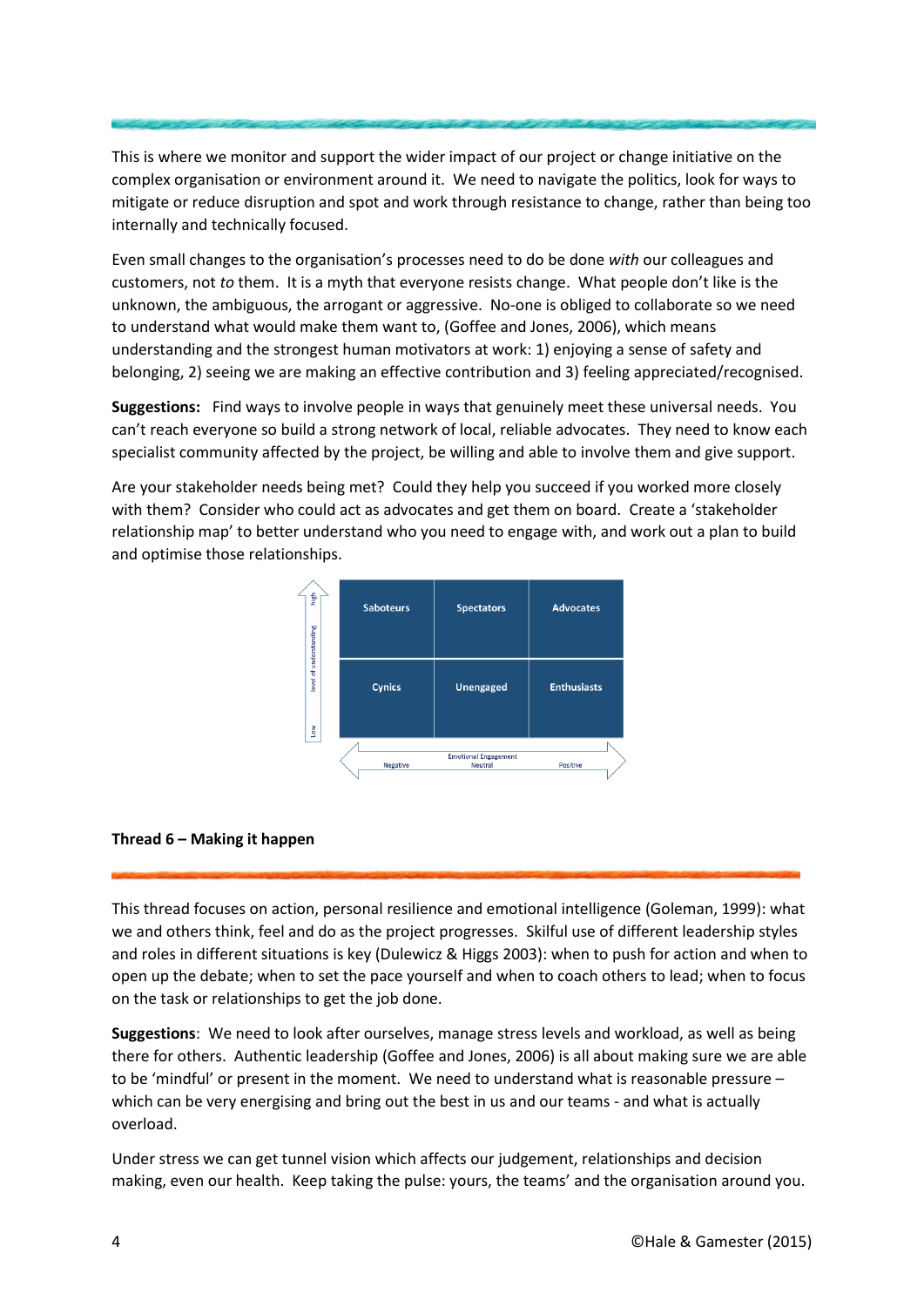Take a step back and make sure you are leading your projects or initiatives and they aren't driving you. We are all human, so ask for help if you need it. A good tip is to notice how you are feeling physically. Are you noticing any tension, such as a tight knot in your stomach or chest, fidgety hands, clenched teeth or jaw, a sensation of head spinning or an overall sense of tiredness over and above the work itself? This will be very visible to others if it isn't to you. Just a single minute to stop-breathe-think can significantly clear your head, improve your performance and your impact others. (Lewis and Webster, 2014)

## **Thread 7 –Reviewing, learning, celebrating**

This is the thread of actively promoting and seeking opportunities to learn. Forget the 'tools' for a moment, this is a purely human experience. It is also not just the 'lessons learned' session and bullet points captured at the end. It is the way the team thinks about the project all the way through and their relationships. Are other people a collection of 'stakeholders' to be 'satisfied' or 'persuaded'? Or are they trusted colleagues and partners regularly included in discussions, with enough trust to allow a degree of informed and shared risk taking without blame?

**Suggestions:** Explicitly set the team culture as being open to learning and make it safe for people to try new things. That means thinking about the language you use. Literally saying 'try this' rather than 'do this', gives people space to experiment. Try informal on-the-job coaching, for individuals or teams, constructive team reviews and knowledge sharing at meetings. Make on-going feedback on the job the norm, e.g. making sure activities are properly finished and to the necessary standard.

Talk to people affected by the project and take time to ensure each new tool or process or change is embedded in day-to-day practice and has actually been an improvement for the people involved. Talk to them directly, don't just send out a survey, because you will learn much more. Innovation is fuelled by continual iterative cycles of improvement, developing the practice stories, building on the successes and lessons of the previous cycles of activity.

Regularly recognise effort and successes. Otherwise, people will always focus on the next problem. Summarise those achievements for your different audiences in language that will engage and inspire them, to earn yourself and the team credibility and consolidate your relationships.

Consider how often you have reviews, what they feel like and what they deliver. Don't accept, long, dull and unproductive meetings. Make them short, inspiring and productive!

Also think about who you involve, how you prepare, how much care you take when you document or present information about progress, problems handled, issues resolved and opportunities seized. This should be a 'documentary' – informative, memorable and interesting - not 'documentation'. It is your legacy and track record of adding value to the business, and yet another opportunity for leading and influencing perceptions and thinking.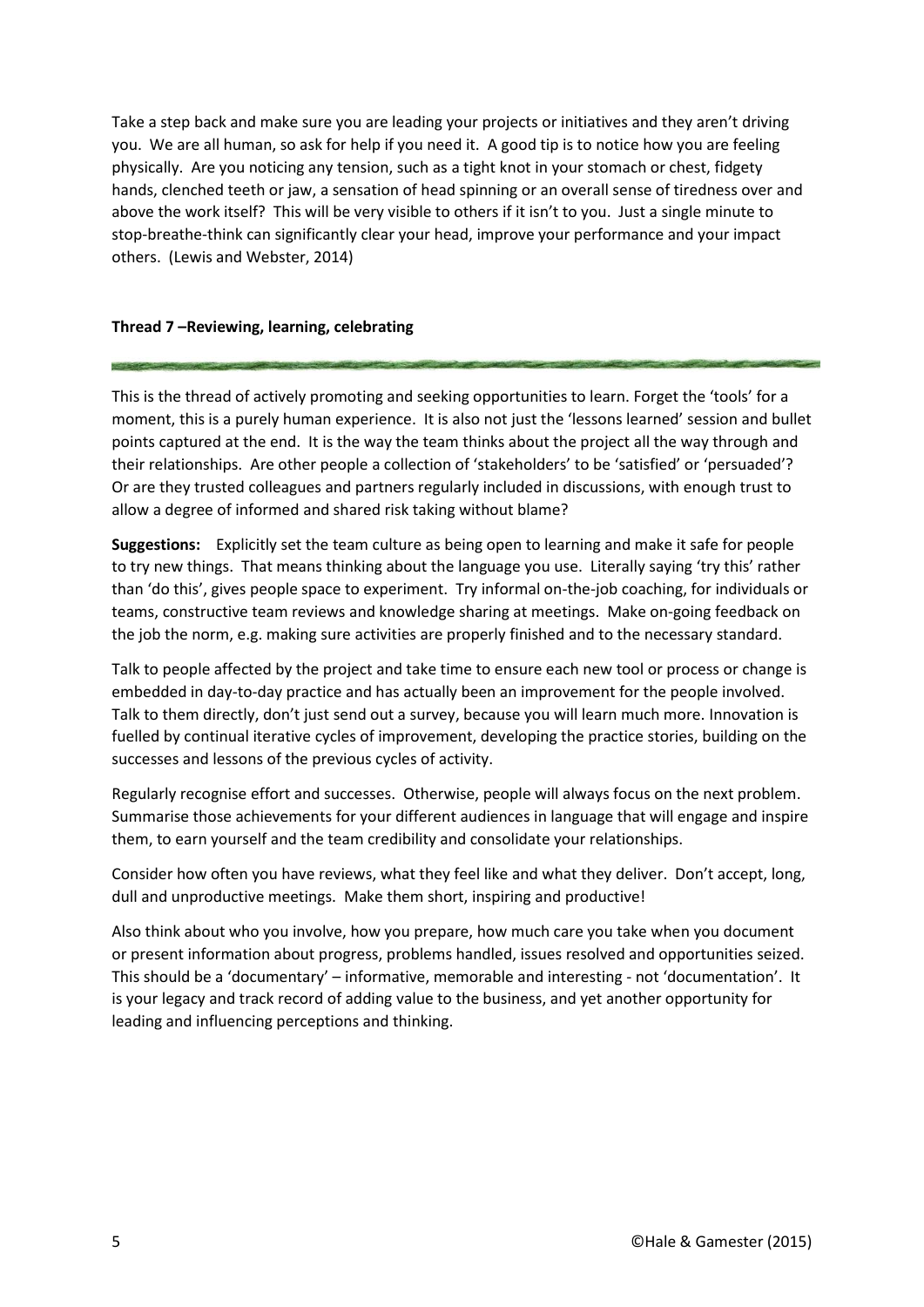

## **About the Authors**

This Project Leadership Framework has been developed by Philippa Hale and Jean Gamester.

They are senior consultants at Open Limits and on the Associate Faculty at Henley Business School.

Jean also runs Semaphora Consulting and is responsible for education and training for Toastmasters International.

They work with organisations including Harrods, FT, British Transport Police and many regional police and local government departments, Hearst UK, Condé Nast, Orient Express (now Belmond), BG Group, NHS Trusts, HR Wallingford, Pincent Mason, Punter Southall, Royal London Asset Management, Which?, The Storytellers and CIPD.

They are regular writers, advisors and speakers for professional bodies including itSMF, SITS, SDI and the BCS Chartered Institute for IT.

They help organisations weave the threads of service leadership, team skills and continuous improvement into their day-to-day delivery. Through team workshops, coaching, business simulations, training and action learning, they help teams and leaders make change happen.

[Philippa.hale@openlimits.com](mailto:Philippa.hale@openlimits.com) 

[Jean.](mailto:Jean.gamester@openlimits.com)gamester@semaphora.com

## **References**

Argyris, C. (2004) *Dynamics of Organisational Change and Learning*, Wiley

Argyris, C. and Schön, D. A. (1978) *Organizational Learning: A Theory of Action Perspective*, Addison-Wesley, Reading, MA.

Buchannan, D. & Boddy D. (1995) *The Expertise of the Change Agent, Public Performance and Back-Stage Activity,* Prentice Hall

Confucius (551-479 BC) in Rainey, Lee Dian (2010). *Confucius & Confucianism: The essentials*. Oxford: Wiley-Blackwell